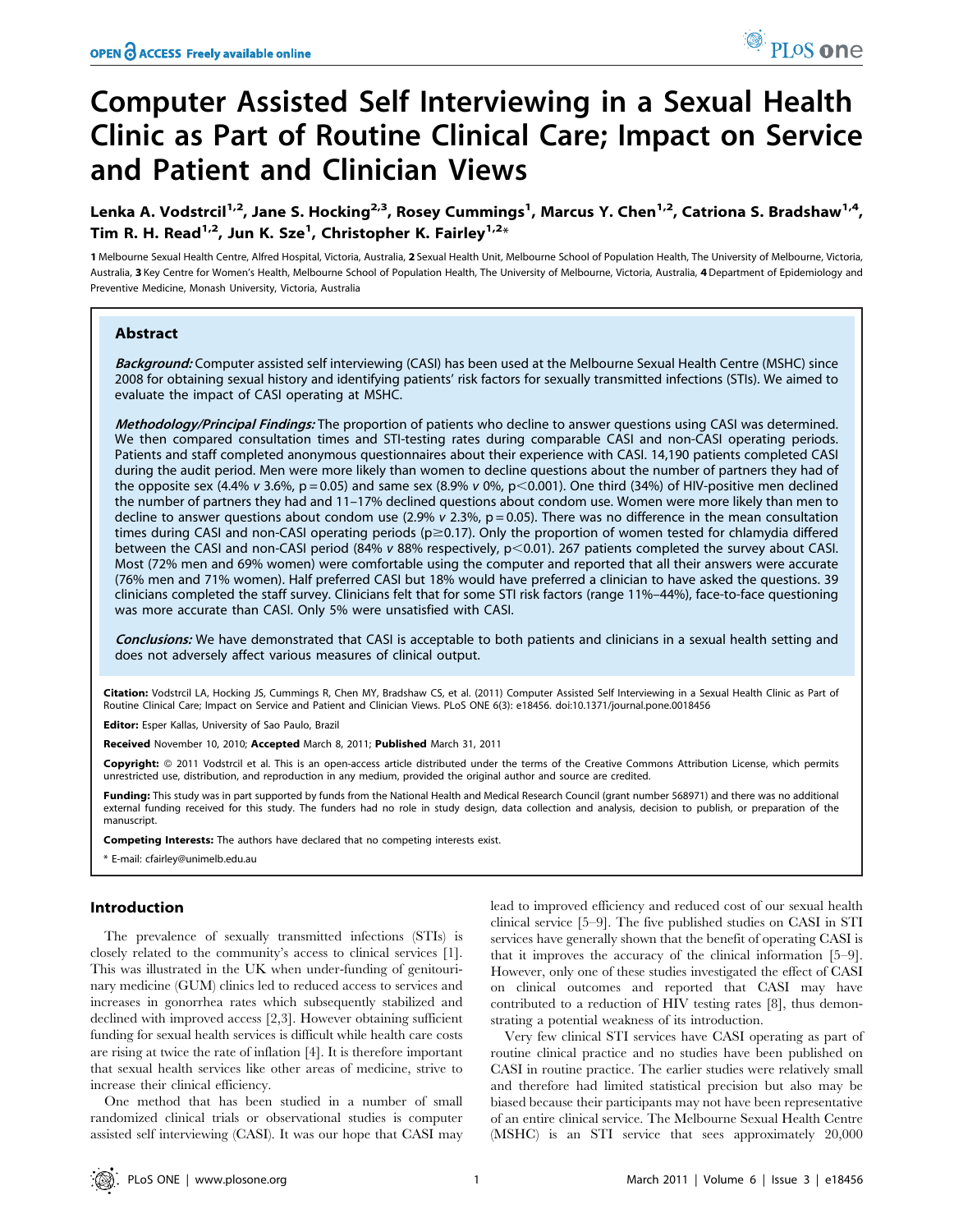individuals a year and has had CASI operating as part of routine clinical practice since mid-2008. CASI was introduced in the clinic with the aim to collect a core sexual history from a patient before they saw a clinician, thereby resulting in increased efficiency and more thorough risk profiles being identified. CASI obtains answers to questions about a patient's gender of sexual partners, STI history, and sexual risk behavior (i.e. condom use and number of partners). The CASI questions were chosen because they were deemed to be part of the core sexual history [10,11]. When a patient completes CASI on one of the laptop computers in the clinic waiting room the data is stored on the main clinic server and a summary is printed on a sticker which is placed in the patients file. This allowed for an audit of CASI records which could be compared to data entered manually into the server when CASI was not available.

In 2010 all the laptop computers that ran CASI were stolen which resulted in its temporary discontinuation. This provided an unexpected opportunity to use this period as a control period to evaluate the effect of CASI on clinical practice. To complement this evaluation we also undertook surveys of both staff and patients to provide a complete picture of the acceptability of CASI as part of routine clinical practice.

## Materials and Methods

This study involved three separate components: a retrospective audit, a survey of patients and a survey of clinicians using CASI. It was conducted at MSHC a large urban sexual health service that provides a walk-in clinic. Patients attending the centre initially see a triage nurse to determine if they need to be seen. The triage nurse then classifies them as either needing to see a doctor (complicated cases e.g. symptomatic for an STI) or they could be seen by either a doctor or nurse (uncomplicated cases e.g. asymptomatic screen). Only men who have sex with men (MSM) are able to make appointments for first visits without triage.

CASI has been available for use at MSHC since June 2008 except for a four month period in 2010 (January  $26^{th}$  – May  $25^{th}$ ) following a robbery when the 10 laptop computers were stolen. At MSHC all new and returning patients attending the centre were first directed towards the 10 computer terminals in the foyer where they registered their demographic details (patient assisted registration), which was available in English, Thai, Korean and Chinese at the time of the evaluation. When this is complete the computer prompts all new individuals and those who have not been seen at MSHC for more than three months to begin their sexual history (available in English only at time of evaluation). Patients not wishing to do CASI can close the CASI screen or walk away from the computer which automatically closes after no activity for 3 minutes. CASI questions focus on five main areas; gender of sexual partners, number of sexual partners, drug use and history of both sexual health related infections and previous HIV testing.

For every CASI question, patients have the option to record 'decline to answer'. After completing the CASI questions, patients are assessed by the triage nurse (and subsequently a clinician) using their paper medical record that includes a sticker with the summarized CASI history. This sticker includes the number of questions the patient has 'declined to answer'.

#### CASI retrospective audit

Proportion of patients who declined questions. To determine the proportion of individual patients who declined to answer specific questions we undertook a retrospective analysis of computer records of all patients undertaking CASI for the first time during the operating period  $(11<sup>th</sup>$  June 2008 – 30<sup>th</sup> June 2010,

excluding the period when the computers were stolen). If patients were eligible for CASI twice between June 2008 and June 2010 only their first visit was included in the analysis. Sex workers were excluded from the analysis because they attend more often than every three months and because sex workers are not easily compared from one country to another and hence limit the generalizability of the study findings. In order to calculate the proportion that declined to answer each question on CASI, we divided the number who declined to answer each specific question into the number who were asked that question.

#### CASI compared with non-CASI periods

To determine if CASI influenced clinical practice we compared components of clinical practice during three specific 12-week time periods: one period when CASI was operating  $(1^{st}$  February –  $30^{th}$ April 2009) and two similar time periods when CASI was not operating  $(1^{st}$  February –  $30^{th}$  April 2008 before CASI was instituted and  $1<sup>st</sup>$  February –  $30<sup>th</sup>$  April 2010 when CASI ceased to operate). By including the same period (end of Summer to mid-Autumn) we removed seasonal variability from our analysis. For the CASI and non-CASI periods we used data from all patients who would be eligible to use CASI (new patients or those not seen for more than three months excluding sex workers) in each of the three 12-week periods. Only a patient's first visit within each specific 12-week period was included in the analysis.

Consultation duration in CASI compared with non-CASI periods. The time taken for a consultation was recorded by the center's computer. The data analysis for the duration of consultations included only consultations of clinicians who worked in all three of the time periods. If a clinician only worked in one or two of the time periods, their data was excluded to avoid the individual characteristics of these clinicians influencing the consult duration. This analysis also excluded patients who were seen in less than 5 minutes or who took more than 90 minutes as these data are likely to be errors associated with clinicians not recording start and finish times correctly.



Figure 1. Diagram of patients attending the Melbourne Sexual Health Centre and those that were eligible and completed computer assisted self interviewing (CASI). doi:10.1371/journal.pone.0018456.g001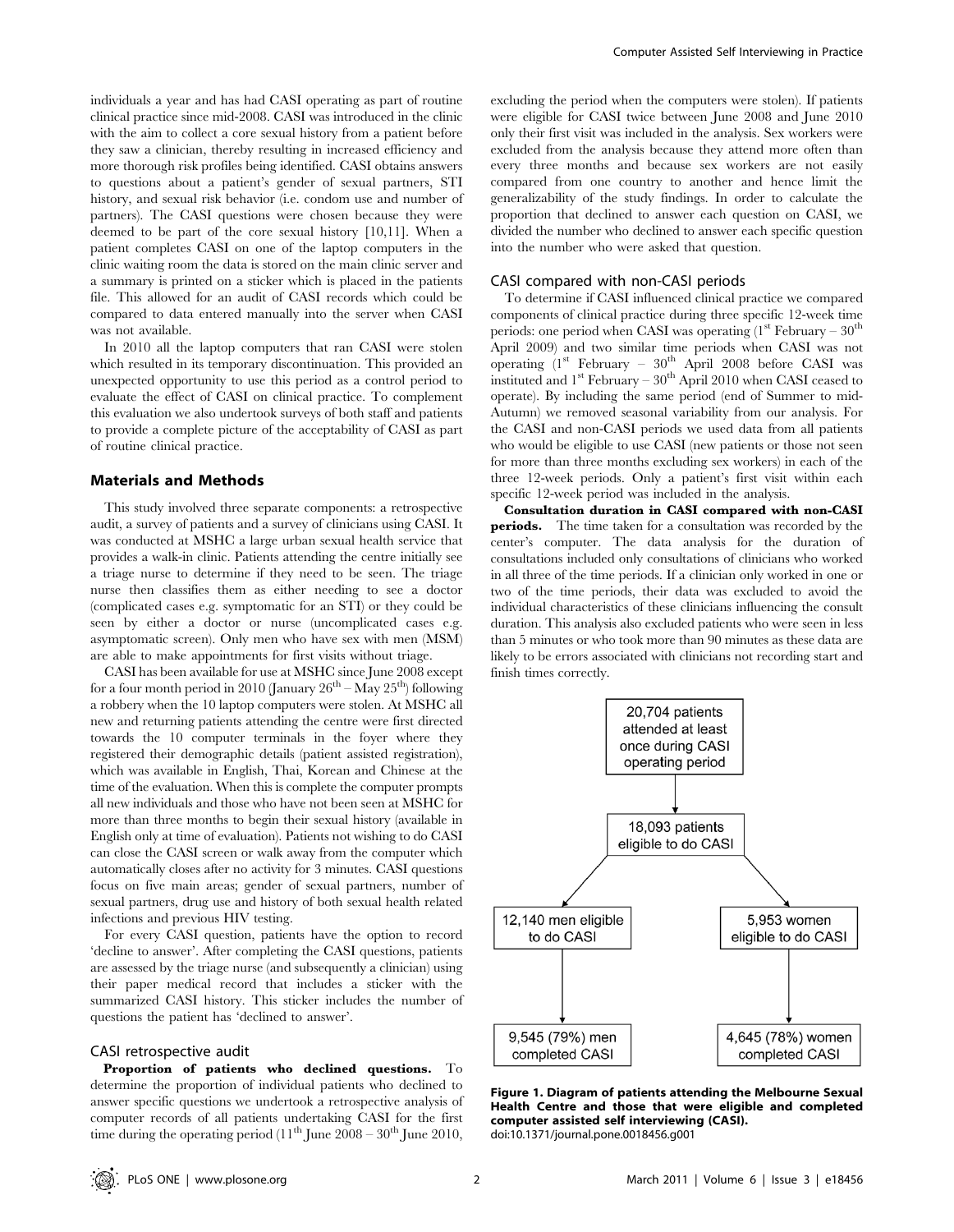Table 1. Number of male and female patients that declined to answer specific questions during CASI.

|                                          | Male patients |      |      | <b>Female patients</b> |      |      |                      |
|------------------------------------------|---------------|------|------|------------------------|------|------|----------------------|
| Questions asked by CASI                  | n             | N    | $\%$ | n                      | N    | $\%$ | p-value <sup>a</sup> |
| Have you been diagnosed with an STI      | 72            | 9545 | 0.8  | 44                     | 4645 | 0.9  | 0.27                 |
| When was your last HIV test              | 51            | 9337 | 0.5  | 18                     | 4569 | 0.4  | 0.28                 |
| Have you had a Pap smear                 | n.a           | n.a  |      | 0                      | 4645 | 0.0  |                      |
| Was your Pap smear normal                | n.a           | n.a  |      | $\overline{7}$         | 3314 | 0.2  |                      |
| Are you pregnant                         | n.a           | n.a  |      | 17                     | 4574 | 0.4  |                      |
| Are you trying to conceive               | n.a           | n.a  |      | 6                      | 4058 | 0.1  |                      |
| What are your contraception methods      | n.a           | n.a  |      | 115                    | 2965 | 3.9  |                      |
| Do you Inject drugs                      | 93            | 9501 | 1.0  | 42                     | 4574 | 0.9  | 0.80                 |
| Have you had a Hepatitis C test          | 1             | 353  | 0.3  | 0                      | 218  | 0.0  | 0.81                 |
| <b>SEXUAL BEHAVIOUR</b>                  |               |      |      |                        |      |      |                      |
| Have you had sex in the last 12 mths     | 66            | 9501 | 0.7  | 26                     | 4576 | 0.6  | 0.45                 |
| Sex with opposite sex                    |               |      |      |                        |      |      |                      |
| Sex with opposite sex last 12 mths       | 24            | 9158 | 0.3  | 7                      | 4393 | 0.2  | 0.33                 |
| Opposite sex RSP                         | 77            | 6315 | 1.2  | 51                     | 4287 | 1.2  | 0.96                 |
| Opposite sex RSP condom use              | 52            | 3395 | 1.5  | 36                     | 2414 | 1.5  | 0.99                 |
| Last 12 mth opposite sex number of CSP   | 277           | 6315 | 4.4  | 155                    | 4287 | 3.6  | 0.05                 |
| Last 12 mth opposite sex condom use      | 128           | 5638 | 2.3  | 110                    | 3735 | 2.9  | 0.05                 |
| Sex with same sex                        |               |      |      |                        |      |      |                      |
| Sex with same sex last 12 mths           | 72            | 9158 | 0.8  | 26                     | 4393 | 0.6  | 0.25                 |
| Same sex RSP                             | 50            | 3211 | 1.6  | $\overline{2}$         | 333  | 0.6  | 0.25                 |
| Male RSP condom use RAS                  | 33            | 1326 | 2.5  | n.a                    | n.a  |      |                      |
| Male RSP condom use IAS                  | 36            | 1326 | 2.7  | n.a                    | n.a  |      |                      |
| Last 12 mth same sex number of CSP       | 285           | 3211 | 8.9  | 0                      | 333  | 0.0  | < 0.001              |
| Last 12 mth male CSP anal sex            | 47            | 3067 | 1.5  | n.a                    | n.a  |      |                      |
| Last 12 mth male CSP condom use RAS      | 32            | 2442 | 1.3  | n.a                    | n.a  |      |                      |
| Last 12 mth male CSP condom use IAS      | 47            | 2442 | 1.9  | n.a                    | n.a  |      |                      |
| Unprotected anal sex since last HIV test | 70            | 2706 | 2.6  | n.a                    | n.a  |      |                      |

<sup>a</sup>Chi square test for differences in the proportion who declined by gender; n = number of patients who declined the question asked, N = total number of patients asked the question, RSP = regular sexual partner, CSP = casual sexual partner, RAS = receptive anal sex, IAS = insertive anal sex, mth = month. doi:10.1371/journal.pone.0018456.t001

Table 2. Number of HIV-positive and HIV-negative MSM that declined to answer specific questions about their sexual history during CASI.

|                                                | <b>HIV-positive</b> |    |      | <b>HIV-negative</b> |      |      |                      |
|------------------------------------------------|---------------------|----|------|---------------------|------|------|----------------------|
| Questions asked by CASI                        | $\mathbf n$         | N  | $\%$ | $\mathbf n$         | N    | $\%$ | p-value <sup>a</sup> |
| Do you have a male RSP                         |                     | 41 | 2.4  | 51                  | 3172 | 1.6  | 0.84                 |
| RSP condom use RAS                             | $\mathbf 0$         | 17 | 0.0  | 34                  | 1310 | 2.6  | 0.59                 |
| RSP condom use IAS                             | 0                   | 17 | 0.0  | 36                  | 1310 | 2.8  | 0.56                 |
| How many CSPs have you had in the last 12 mths | 14                  | 41 | 34.2 | 272                 | 3030 | 9.0  | < 0.001              |
| Have you had anal sex with CSPs                | 4                   | 39 | 10.3 | 44                  | 3030 | 1.5  | < 0.001              |
| CSP condom use RAS                             | $\overline{4}$      | 34 | 11.3 | 56                  | 2489 | 2.3  | 0.002                |
| CSP condom use IAS                             | 6                   | 34 | 17.7 | 73                  | 2489 | 2.9  | < 0.001              |
|                                                |                     |    |      |                     |      |      |                      |

<sup>a</sup>Chi square test for differences between HIV-positive and HIV-negative MSM; n = of patients who declined the question asked, N = number of patients asked the question,  $RSP$  = regular sexual partner,  $CSP$  = casual sexual partner,  $RAS$  = receptive anal sex,  $IAS$  = insertive anal sex. doi:10.1371/journal.pone.0018456.t002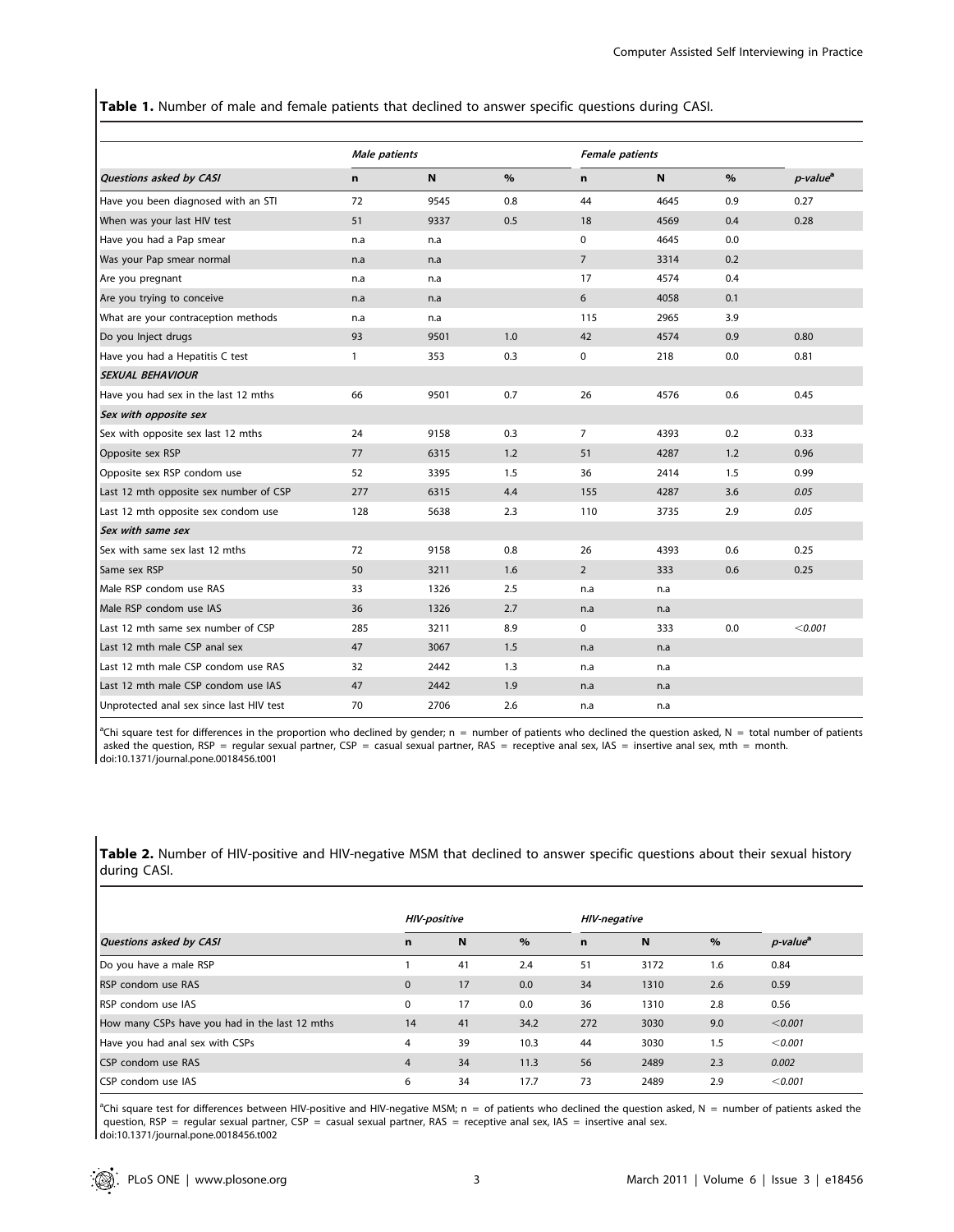Table 3. Mean consultation times of doctors and nurses seeing patients who have appointments or have been triaged in to the clinic as 'complicated' or 'uncomplicated' patients in CASI (2009) and non-CASI (2008 and 2010) periods.

|              |               | <b>CASI</b> |                         |             | non-CASI                |                      |  |  |
|--------------|---------------|-------------|-------------------------|-------------|-------------------------|----------------------|--|--|
|              | Consult type  | n           | mean (95% CI) (minutes) | $\mathbf n$ | mean (95% CI) (minutes) | p-value <sup>a</sup> |  |  |
| Doctor       | appointment   | 88          | 42.7 (38.4–46.9)        | 185         | 40.6 (36.3–44.9)        | 0.41                 |  |  |
|              | complicated   | 901         | 37.6 (33.5–41.6)        | 1862        | 36.4 (32.6–40.2)        | 0.31                 |  |  |
|              | uncomplicated | 439         | 26.7 (23.3-30.1)        | 920         | $26.2(23.6-30.6)$       | 0.70                 |  |  |
| <b>Nurse</b> | appointment   | 61          | 27.8 (24.4–31.2)        | 181         | $27.1(23.6 - 30.6)$     | 0.69                 |  |  |
|              | uncomplicated | 399         | 25.0 (19.1-31.0)        | 1017        | 27.2 (24.2-30.1)        | 0.17                 |  |  |

<sup>a</sup>Linear regression analysis for difference in consult time between CASI and non-CASI periods adjusting for potential intra cluster correlation from individual clinicians. n = total number of consults. Data was for 13 nurses and 17 doctors who saw patients in all of the three time periods. doi:10.1371/journal.pone.0018456.t003

Uptake to STI testing in CASI compared with non-CASI periods. To determine if CASI influenced STI testing rates we compared STI testing during the CASI and non-CASI periods. It was expected that there be no differences in the uptake to STI or HIV testing in patients who completed or did not complete CASI. We looked at chlamydia tests, HIV tests for all patients and anal swabs taken from MSM for either chlamydia and/or gonorrhea. The data analysis was restricted to patients who saw a clinician who was working during each of the three periods.

## Patient questionnaire

To determine the patient's views on CASI we used one page self-completed, anonymous questionnaires containing nine questions that were given out after patients were assessed by the triage nurse for a one week period  $(31<sup>st</sup>$  May – 4<sup>th</sup> June 2010). Questions included demographics such as gender, age, gender of sexual partners, and whether the patient was a new patient to the clinic or a returning patient. Patients were also asked to rate the ease of computer use, describe the accuracy of their answers and rate how comfortable they were answering the questions on a computer. A final question asked whether patients would prefer using the computer for a self-interview or being asked the questions face-toface by the treating clinician. Patients also had an opportunity to provide an open-ended comment about the computers.

# Clinician, triage nurse and administration staff questionnaires

The staff survey was conducted using an internet survey program, SurveyMonkeyTM (www.surveymonkey.com). All MSHC staff members were provided with a link to the online questionnaire together with a letter explaining that their answers would remain confidential and anonymous.

Clinicians were asked whether in their view CASI or face-toface interviewing was: better for obtaining accurate information about gender and number of sexual partners, condom use, injecting drug use, and last HIV test; if they would recommend CASI to another clinic; how useful CASI was and how it affects the building of rapport with patients; and whether or not they were satisfied with CASI operation. Triage nurses had additional questions about how CASI affects the triage process. Administration staff were asked about their opinions on how CASI affects patient flow in the clinic and how often patients ask for help. Most questions provided an opportunity to expand on answers.

## Statistical Analysis

Patient response rate and staff and patient questionnaires. Chi squared analysis was used for exploring differences in patient response rate between gender and for analyzing associations between categorical variables in staff and patient questionnaires.

Consultation duration and STI testing. Linear regression analysis was used to determine differences in consultation time between CASI and non-CASI periods, adjusting for potential intra cluster correlation among individual clinicians. Logistic regression was conducted to evaluate whether the proportion of patients who has an STI test varied between CASI and non-CASI periods adjusting for potential intra cluster correlation among individual clinicians.

## Ethics Statement

Ethical approval was obtained from the Alfred Hospital Research Ethics Committee who approved written consent not being obtained to preserve the anonymous nature of the questionnaire. The ethics committee also approved no consent being obtained for the retrospective analysis of existing data because it involved no risk to confidentiality.

## Results

#### CASI retrospective audit

There were 20,704 individual patients who attended the centre at least once during the CASI operating period  $(11<sup>th</sup>$  June 2008 to

Table 4. Number of chlamydia (from any site), HIV tests and anal swabs ordered in CASI (2009) and non-CASI (2008 and 2010) periods.

|                     |             | <b>CASI</b> |     |      | non-CASI |      |      |                      |
|---------------------|-------------|-------------|-----|------|----------|------|------|----------------------|
|                     | <b>Test</b> | n           | N   | $\%$ | n        | N    | $\%$ | p-value <sup>a</sup> |
| Heterosexual<br>men | chlamydia   | 607         | 748 | 81   | 1330     | 1643 | 81   | 0.85                 |
|                     | <b>HIV</b>  | 323         | 715 | 45   | 687      | 1551 | 44   | 0.61                 |
| <b>MSM</b>          | chlamydia   | 408         | 441 | 93   | 981      | 1045 | 94   | 0.40                 |
|                     | <b>HIV</b>  | 343         | 436 | 79   | 849      | 1041 | 82   | 0.23                 |
|                     | anal swab   | 369         | 441 | 84   | 842      | 1045 | 81   | 0.38                 |
| Female              | chlamydia   | 645         | 767 | 84   | 1525     | 1735 | 88   | < 0.001              |
|                     | <b>HIV</b>  | 330         | 751 | 44   | 817      | 1686 | 48   | 0.18                 |

<sup>a</sup>Logistic regression for differences in testing rates between CASI and non-CASI periods adjusting for potential intra cluster correlation from individual clinicians.  $n =$  number of patients tested;  $N =$  number of patients seen during each period. MSM = men who have sex with men. doi:10.1371/journal.pone.0018456.t004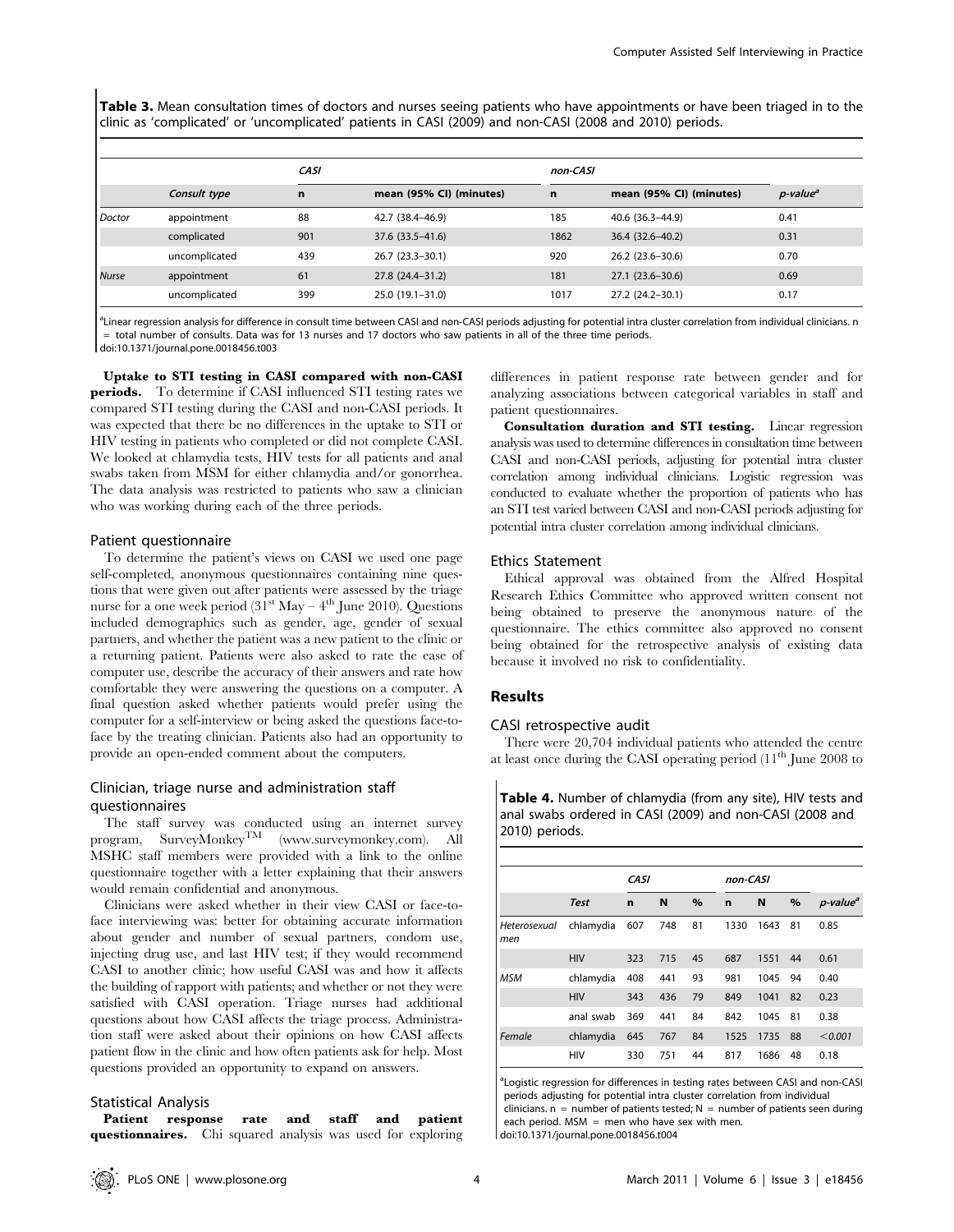$30<sup>th</sup>$  June 2010, excluding the period from  $26<sup>th</sup>$  January 2010 to 24th May 2010 when CASI was not in operation) (Figure 1). Of these individual patients, 18,093 (12,140 men and 5,953 women) were eligible to do CASI on their first visit during this period (sex workers excluded). Of the eligible patients, 9,545 (79%) men and 4,645 (78%) women completed CASI.

Proportion of patient who declined questions. The proportions of men and women who declined different questions in CASI ranged from 0–8.9% (Table 1). There were significant differences in the proportion of questions that were declined by men and women. Men were significantly more likely than women to decline questions about how many casual sexual partners (CSPs) of the opposite sex they had had in the last 12 months ( $p = 0.05$ ), and how many CSPs of the same sex they had had in the last 12 months  $(p<0.001)$ . Women were significantly more likely than men to decline to answer questions about condom use with CSPs of the opposite sex in the last 12 months ( $p = 0.05$ ). There was no difference between men and women in reporting condom use with regular sexual partners of the opposite sex.

When answering questions on CASI about sexual activity, HIVpositive MSM were significantly more likely than HIV-negative MSM to decline questions about the number of CSPs, anal sex with CSPs and condom use with CSPs compared with HIVnegative men  $(p<0.002)$  (Table 2).

## CASI v non-CASI periods

Consultation times with CASI compared with non-CASI periods. The mean consultation times for the CASI and non-CASI period stratified by the type of clinician (doctors or nurses) and the type of consultation (complicated, uncomplicated or appointment) are demonstrated in Table 3. There were no significant differences in the mean consultation times between the CASI and non-CASI period  $(p \ge 0.17)$ .

Uptake to STI testing with CASI compared with non-CASI periods. To determine if there were any differences in STI testing rates between CASI and non-CASI periods, an analysis of the uptake to STI testing was performed (Table 4). Only the proportion of women tested for chlamydia was different in the CASI period compared with the non-CASI period  $(p<0.001, 84\%$ v 88% respectively).

## Patient questionnaire

During the survey week, 306 patients answered CASI and of these 267 (87%) patients completed the questionnaire after being

Table 5. Patient questionnaire separated for males and females.

|                                                                       | <b>Male</b> |                |                |           | female         |      |                      |
|-----------------------------------------------------------------------|-------------|----------------|----------------|-----------|----------------|------|----------------------|
| Patient questionnaire questions                                       | $\mathbf N$ | $\mathbf n$    | $\%$           | ${\bf N}$ | n              | $\%$ | p-value <sup>a</sup> |
| Gender of sexual partners                                             |             |                |                |           |                |      |                      |
| female                                                                | 175         | 110            | 63             | 79        | $\overline{2}$ | 23   |                      |
| male                                                                  |             | 58             | 33             |           | 68             | 86   |                      |
| both male and female                                                  |             | $\overline{7}$ | $\overline{4}$ |           | 9              | 11   |                      |
| Patient age                                                           |             |                |                |           |                |      |                      |
| less than 25                                                          | 180         | 47             | 26             | 85        | 37             | 44   |                      |
| greater than or equal to 25                                           |             | 133            | 74             |           | 48             | 56   | 0.004                |
| New or returning patient                                              |             |                |                |           |                |      |                      |
| new                                                                   | 180         | 83             | 46             | 84        | 44             | 52   |                      |
| returning                                                             |             | 97             | 54             |           | 40             | 48   | 0.34                 |
| How did you find using the computer?                                  |             |                |                |           |                |      |                      |
| very easy, easy                                                       | 180         | 149            | 83             | 86        | 61             | 71   |                      |
| neither easy nor difficult                                            |             | 18             | 10             |           | 9              | 10   |                      |
| difficult, very difficult                                             |             | 13             | $\overline{7}$ |           | 16             | 19   | 0.02                 |
| How comfortable did you feel using the computer?                      |             |                |                |           |                |      |                      |
| very comfortable, comfortable                                         | 180         | 130            | 72             | 86        | 59             | 69   |                      |
| neither comfortable nor uncomfortable                                 |             | 32             | 18             |           | 15             | 17   |                      |
| uncomfortable, very uncomfortable                                     |             | 18             | 10             |           | 12             | 14   | 0.63                 |
| How accurate were your answers to the computer questions?             |             |                |                |           |                |      |                      |
| All were accurate                                                     | 180         | 136            | 76             | 84        | 60             | 71   |                      |
| Some were accurate                                                    |             | 42             | 23             |           | 24             | 29   |                      |
| Not many, none were accurate                                          |             | $\overline{2}$ | $\mathbf{1}$   |           |                |      | 0.64                 |
| Would you prefer a computer or clinician for answering the questions? |             |                |                |           |                |      |                      |
| Strongly prefer or prefer computer                                    | 180         | 87             | 48             | 85        | 42             | 49   |                      |
| Don't mind computer or clinician                                      |             | 64             | 36             |           | 23             | 27   |                      |
| Strongly prefer or prefer clinician                                   |             | 29             | 16             |           | 20             | 24   | 0.22                 |

<sup>a</sup>Chi square test for differences in responses between genders; N = number of respondents of each sex for each question; n = number of patients who chose the option. One patient was excluded because they did not complete their gender. doi:10.1371/journal.pone.0018456.t005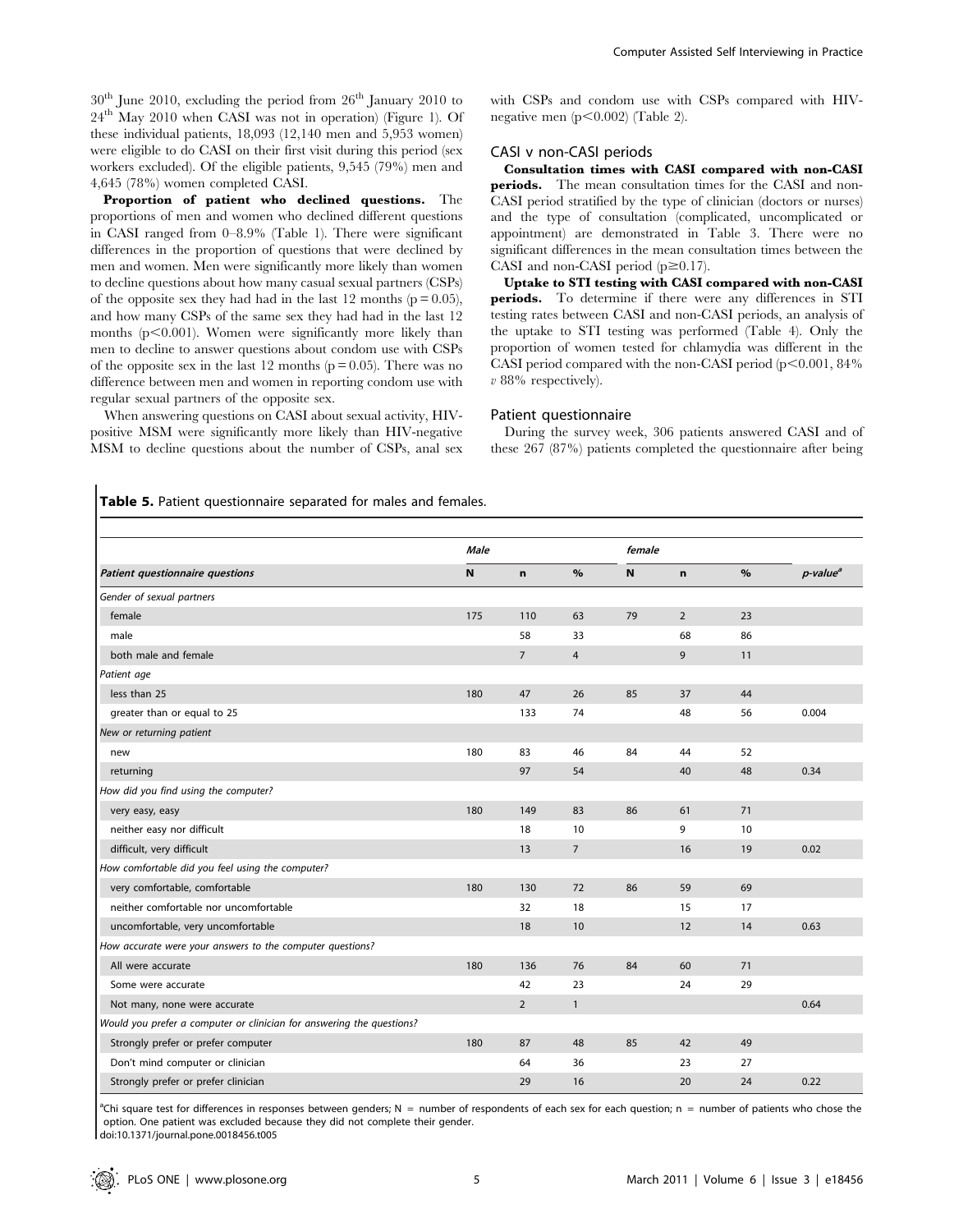triaged. Only 266 specified their gender and were included in the analysis (Table 5). Most respondents (72% men and 69% women) were comfortable using the computer and most reported (76% men and 71% women) that their answers to all questions were accurate. Women (19%) were more likely than men (7%) to report difficulty in using the computer  $(p = 0.02)$ . About half of patients preferred to use CASI but a significant minority (18%) would have preferred a clinician to have asked the questions in person.

There were 84 comments made by respondents in the free text box; 52 of the comments concerned technical difficulties mainly to do with the sensitivity of the touch screens of the computers on which CASI operates in the reception area. Twelve had positive feedback including that it was a 'good innovative system which provides pre-consultation information', that it was an 'easier and faster method' and that it was very 'clear and quick' to use. Four patients had general suggestions to improve clarity of questions. Fourteen of the patients who received the questionnaire reported that they found CASI either repetitive, confusing, over complicated or intrusive.

#### Clinician questionnaire

During the survey period, 19 of 22 doctors and 20 of 22 nurses who were currently employed and had worked during both CASI and non-CASI periods completed the staff survey. There was no statistical difference  $(p>0.14)$  in the responses of nurses and doctors to any questions and therefore responses were combined in Table 6. A significant minority (range 11%–44%) of clinicians felt that when identifying STI risk factors face-to-face questioning was more accurate than CASI. For example, 44% of clinicians believed face-to-face was more accurate for obtaining answers about condom use.

Clinicians overwhelmingly supported CASI with 84% of clinicians reporting they were satisfied with it and only one felt that CASI adversely affected their consultations. 63% felt it improved the quality of their consults and made consults quicker and 89% would recommend CASI being implemented at another clinic. Examples of some of the text responses provided are demonstrated in Table 7.

## Triage questionnaire

All  $(n = 16)$  nurses who worked in triage and responded to the online questionnaire were satisfied with CASI operating at MSHC and 88% (14) thought CASI improved the triage process.

#### Administration questionnaire

Four of six administration staff members believed that CASI improved flow of patients through the registration process whereas the other two thought CASI made flow worse. Most administration staff said they had to help patients with the computer 'often' or 'sometimes' mainly with technical issues the patient faced.

## Discussion

This is the first evaluation of CASI in operation in routine practice in a sexual health. We found that patients declined to answer questions infrequently, most were comfortable and preferred using CASI, and most claimed to answer questions accurately. CASI had little influence on the duration of consultations. There is the possibility that it could have reduced chlamydia testing in women, although in this observational analysis, it is perhaps most plausible that other unmeasured differences accounted for this finding. In general, CASI was not expected to change uptake to STI testing as patients report risk behavior to both CASI and in face-to-face interviewing. Staff were

Table 6. Clinician questionnaire answers.

| Clinician questionnaire questions <sup>a</sup>                                                            | N              | $\%$     | 95% CI |
|-----------------------------------------------------------------------------------------------------------|----------------|----------|--------|
| Do you think that CASI or face-to-face questioning<br>provides more accurate answers about the following? |                |          |        |
| <b>Gender of partners</b>                                                                                 |                |          |        |
| face-to-face                                                                                              | 12             | 31       | 18, 48 |
| Same                                                                                                      | 16             | 41       | 26, 58 |
| CASI                                                                                                      | 11             | 28       | 16, 45 |
| cannot make this assessment                                                                               | 0              | $\Omega$ | ä,     |
| <b>Number of partners</b>                                                                                 |                |          |        |
| face-to-face                                                                                              | 15             | 39       | 24, 55 |
| Same                                                                                                      | 11             | 28       | 16, 45 |
| CASI                                                                                                      | 11             | 28       | 16, 45 |
| cannot make this assessment                                                                               | $\overline{2}$ | 5        | 1, 19  |
| Condom use                                                                                                |                |          |        |
| face-to-face                                                                                              | 17             | 44       | 12, 40 |
| Same                                                                                                      | 13             | 33       | 20, 50 |
| CASI                                                                                                      | 6              | 15       | 6, 31  |
| cannot make this assessment                                                                               | 3              | 8        | 2, 22  |
| Injecting drug use                                                                                        |                |          |        |
| face-to-face                                                                                              | 4              | 11       | 4, 26  |
| Same                                                                                                      | 16             | 43       | 27,60  |
| CASI                                                                                                      | 12             | 32       | 19, 50 |
| cannot make this assessment                                                                               | 5              | 14       | 5,30   |
| <b>Last HIV test</b>                                                                                      |                |          |        |
| face-to-face                                                                                              | 15             | 39       | 25, 57 |
| Same                                                                                                      | 15             | 39       | 25, 57 |
| CASI                                                                                                      | 3              | 8        | 2, 22  |
| cannot make this assessment                                                                               | 5              | 3        | 5, 29  |
| How does CASI affect your ability to build rapport?                                                       |                |          |        |
| <b>Better</b>                                                                                             | 18             | 47       | 31, 64 |
| Unchanged                                                                                                 | 18             | 47       | 31, 64 |
| Worse                                                                                                     | 2              | 5        | 1, 19  |
| How has CASI affected the quality of your consult?                                                        |                |          |        |
| Better                                                                                                    | 24             | 63       | 46, 78 |
| Unchanged                                                                                                 | 13             | 34       | 20, 51 |
| Worse                                                                                                     | 1              | 3        | 0, 15  |
| How has CASI affected your consult time?                                                                  |                |          |        |
| Quicker                                                                                                   | 24             | 63       | 46, 78 |
| Unchanged                                                                                                 | 13             | 34       | 20, 51 |
| Longer                                                                                                    | 1              | 3        | 0, 15  |
| How would you recommend CASI to another clinic?                                                           |                |          |        |
| Recommend                                                                                                 | 34             | 89       | 74, 97 |
| neither recommend or not recommend                                                                        | 3              | 8        | 2, 22  |
| not recommend                                                                                             | 1              | 3        | 0, 15  |
| How satisfied are you with CASI?                                                                          |                |          |        |
| Satisfied                                                                                                 | 30             | 84       | 68, 93 |
| neither satisfied nor unsatisfied                                                                         | 4              | 11       | 3, 26  |
| Unsatisfied                                                                                               | 2              | 5        | 0, 19  |
|                                                                                                           |                |          |        |

<sup>a</sup>There was no statistical difference (p>0.14) between responses by doctors or nurses so answers were combined for both.  $N =$  total number who answered each response of the question; face-to-face = questions asked by a clinician; CASI = computer assisted self interviewing.

doi:10.1371/journal.pone.0018456.t006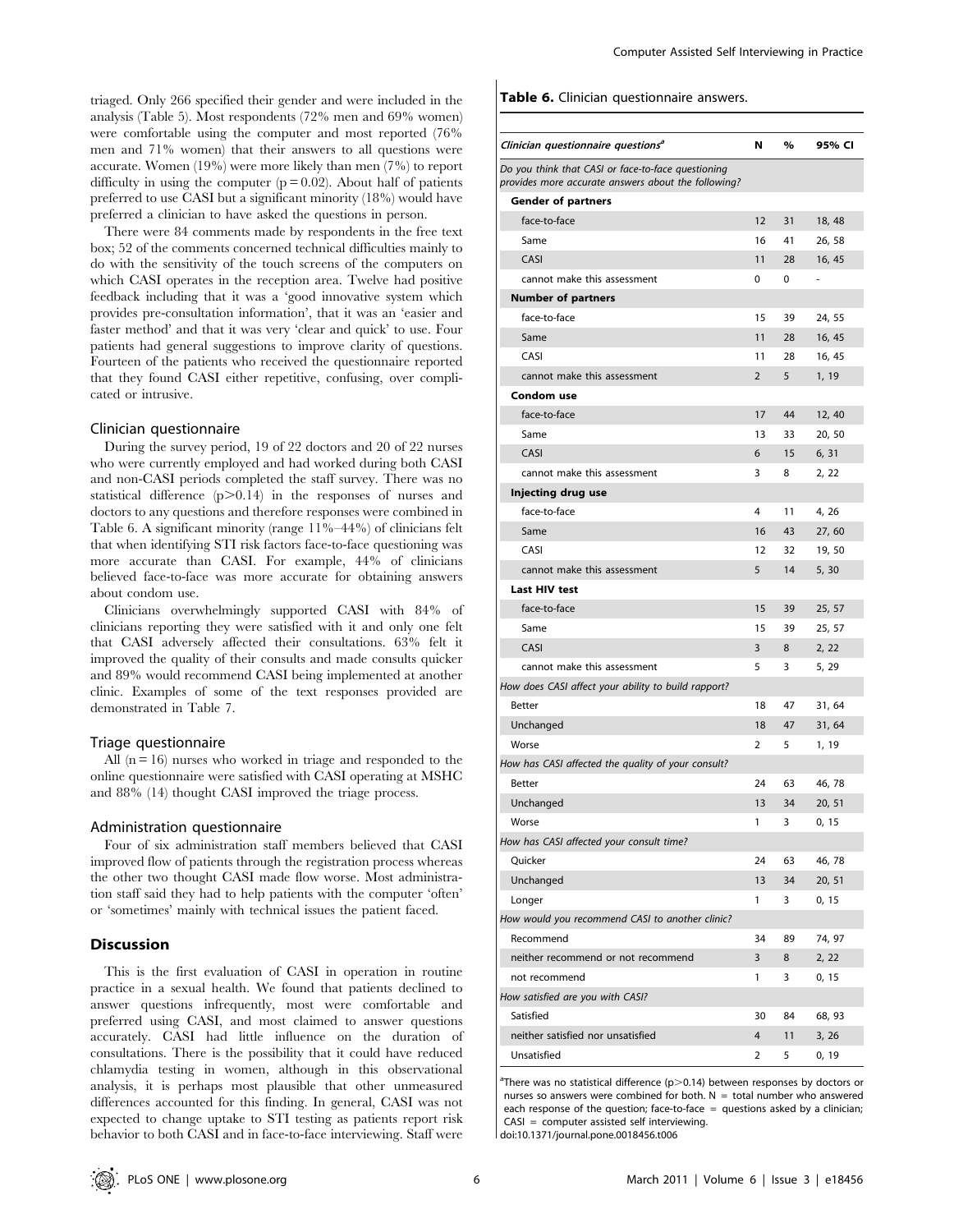## Table 7. Examples of comments made by clinicians about CASI operating at MSHC.

#### Examples of responses and free text comments

|                                                                                                                                        | <b>Nurses</b>                                                                                                                                                                                                 |                                                                                                                                                                                                                              | <b>Doctors</b>                                   |                                                                                                                                                                                                      |  |  |  |
|----------------------------------------------------------------------------------------------------------------------------------------|---------------------------------------------------------------------------------------------------------------------------------------------------------------------------------------------------------------|------------------------------------------------------------------------------------------------------------------------------------------------------------------------------------------------------------------------------|--------------------------------------------------|------------------------------------------------------------------------------------------------------------------------------------------------------------------------------------------------------|--|--|--|
| Question                                                                                                                               | response                                                                                                                                                                                                      | free text                                                                                                                                                                                                                    | response                                         | free text                                                                                                                                                                                            |  |  |  |
| Do you think that CASI<br>or face-to-face questioning<br>provides more accurate answers<br>to questions<br>about condom use?           | Face to face<br>This question usually needs<br>more investigation face to face<br>more accurate<br>as there are different scenarios/<br>variations of condom use, especially<br>with regular sexual partners. |                                                                                                                                                                                                                              | Face to face<br>more accurate                    | I frequently find that a condom<br>hasn't been used when a patient<br>has said they are always used.                                                                                                 |  |  |  |
|                                                                                                                                        | CASI more<br>accurate                                                                                                                                                                                         | But still have to check<br>[with the patient] as it doesn't<br>allow for broken condoms.                                                                                                                                     | Face to face<br>more accurate                    | When asking about how a condom<br>was used, face to face will reveal that the<br>condom was put on 1/2 way through sex.                                                                              |  |  |  |
| Do you think that CASI<br>or face-to-face questioning<br>provides more accurate<br>answers to questions<br>about drug use?             | <b>Neither CASI</b><br>or face to face<br>more accurate                                                                                                                                                       | Sometimes alcohol or recreation drug<br>use comes out later in the consultation,<br>especially when you are exploring why<br>the unsafe sex occurred.                                                                        | CASI more<br>accurate                            | I am not very good about always<br>asking about drug and alcohol<br>use - but I do when in relation to<br>unprotected sexual intercourse in MSM.                                                     |  |  |  |
|                                                                                                                                        | Face to face<br>more accurate                                                                                                                                                                                 | This is a question [about drug use]<br>that I think patients are more likely<br>to decline to answer on CASI.                                                                                                                | Neither CASI<br>or face to face<br>more accurate | Relatively similar; however, this is<br>a good question for CASI, as the<br>clinician may not always ask this question.                                                                              |  |  |  |
| Which of the following<br>options best describes how<br>CASI has affected your<br>ability to establish<br>rapport with patients?       | <b>Better</b>                                                                                                                                                                                                 | Provides better opportunities of<br>exploring other more pertinent<br>history taking - such as relationships,<br>support structures, drug and alcohol<br>use etc.                                                            | Unchanged                                        | I sometimes wonder if it short cuts<br>the process of making rapport, but<br>it does get to the risk factors quicker.                                                                                |  |  |  |
|                                                                                                                                        | <b>Better</b>                                                                                                                                                                                                 | The patients appear more comfortable<br>when they enter consultation. They have<br>already spent time considering their<br>questions and risk.                                                                               | Better                                           | It "breaks the ice" regarding the<br>confronting questions of casual sexual<br>partner/same-sex partner, numbers of<br>partners etc.                                                                 |  |  |  |
| Has CASI affected the<br>quality of your<br>consultations?                                                                             | Significantly<br>better                                                                                                                                                                                       | The patient has thought about<br>there sexual behavior also they<br>have an idea how/what we may<br>ask further reduces embarrassment.                                                                                       | Worse                                            | Generally get less of an idea about the<br>social and temporal situation of sex<br>partners, and I feel less inclined to delve.                                                                      |  |  |  |
|                                                                                                                                        | Unchanged                                                                                                                                                                                                     | Overall I don't think CASI has<br>changed the quality of my consultations,<br>it's just a different way of gathering<br>information.                                                                                         | <b>Better</b>                                    | CASI remembers to ask things I might<br>forget, especially things that are less<br>commonly important, but still can be<br>important.                                                                |  |  |  |
| Which of the following<br>options best describes how<br>CASI has effected the time<br>taken for you to complete<br>your consultations? | Not changed                                                                                                                                                                                                   | Even though a small amount of<br>time might be saved not asking all<br>the questions which are now<br>covered by CASI, I still talk about the issues<br>that have brought the patient to<br>MSHC and can focus on them more. | Reduced time                                     | I suspect it saves time. Sometimes<br>it costs time clearing up CASI-confusion,<br>where a partner has been double-entered<br>[as a regular and casual sexual partner],<br>but this is not frequent. |  |  |  |
|                                                                                                                                        | Significantly<br>reduced time                                                                                                                                                                                 | So much of the history is already taken<br>care of in CASI so it saves time in<br>asking these questions and also<br>allows more time to explore other issues.                                                               | Not changed                                      | In some consultations it has set the<br>agenda and in others has created some<br>level of confusion that needs resolution.                                                                           |  |  |  |

 $CASI = computer$  assisted self interviewing, MSM = men who have sex with men. doi:10.1371/journal.pone.0018456.t007

satisfied with CASI but did not always think CASI was better for obtaining accurate information about sexual risk. They did think that it improved clinical care in terms of increased quality of consults and shorter consult times. These findings from a large evaluation, in addition to the smaller analytical studies generally support the introduction of CASI into clinical STI services [5–9]. The true value of CASI is most likely to be realized when it is integrated with further innovations in clinical care such as the development of express clinical services, although CASI operating alone allows for the development of a detailed behavioral surveillance system [12,13].

Relatively few patients declined to answer questions when CASI was operating as part of routine care. The exception to this was HIV-positive men where over one third declined to answer questions about the number of recent male sexual partners. In addition, about one in 20 men and women declined to answer questions about the number of opposite sex partners. Our observation that overall few patients declined to answer the majority of questions must be tempered by the fact that about 20% of patients did not undertake CASI in our study. Unfortunately we do not have information on why patients chose not to undertake CASI but reasons may have included: the CASI terminals being occupied when the clinic was busy; there was insufficient time just before closing time; or because CASI was only available in English throughout this evaluation period.

We did not find any objective difference in consultation times during CASI and non-CASI periods despite the majority of clinicians subjectively feeling that CASI shortened their consultations. The objective analysis involved a large number of consultations, was corrected for the complexity of the patients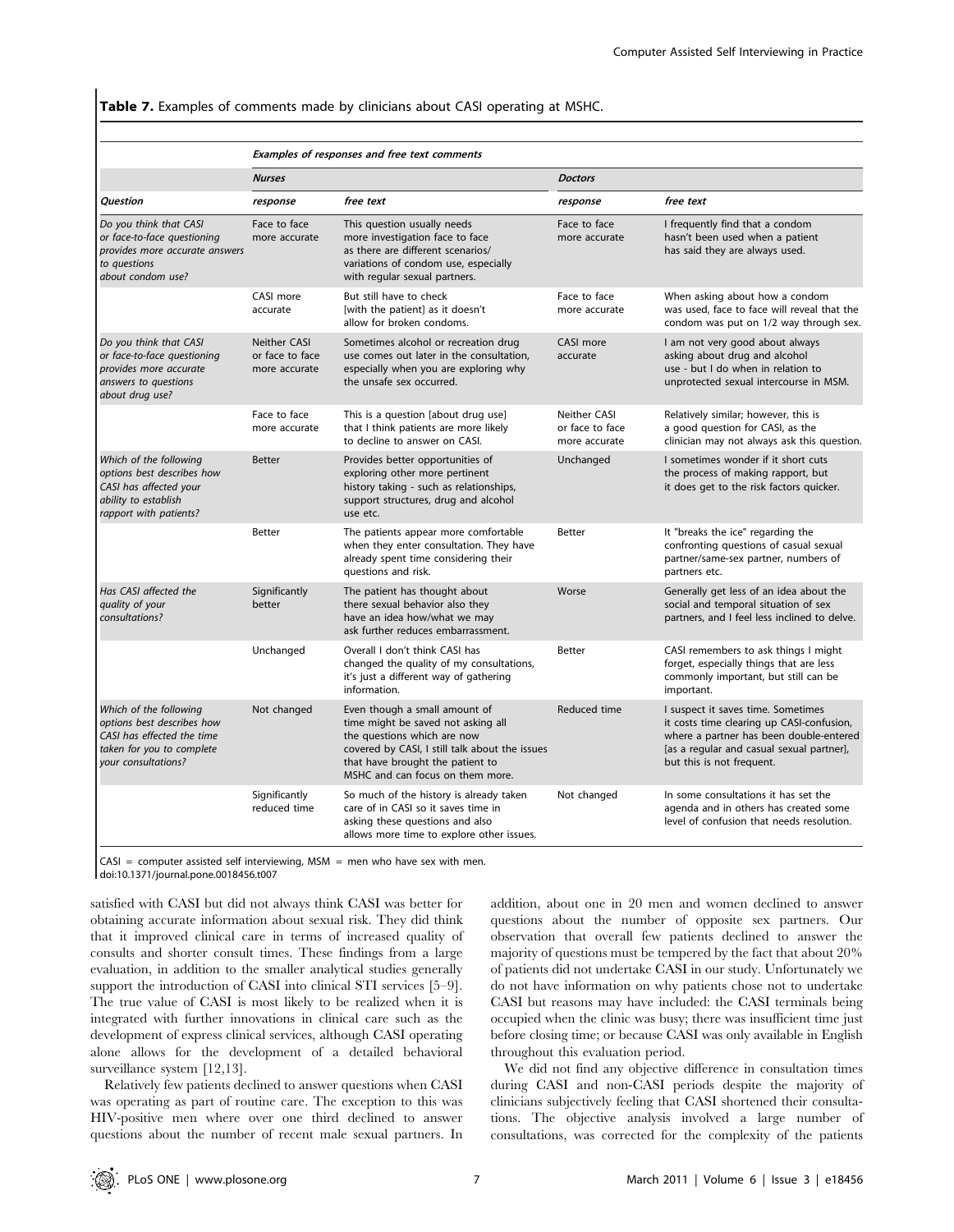seen and adjusted for the clinician seeing them. Our conclusion from this data is that if CASI does shorten consultations, it is not by a clinically important difference. It is possible that if time was saved using CASI it may have been used by clinicians in other parts of the consultation that could explain the 63% of clinicians who felt that the quality of the consultation was improved.

In general CASI had no effect on the use of diagnostic tests with the possible exception of reducing the number of chlamydia tests ordered for females. However, the absolute difference in chlamydia testing rates was small (84% tested during CASI periods vs. 88% for non-CASI periods) and this difference may have been due to other unmeasured factors. Given that the CASI histories generally identify a higher risk among heterosexual women, it is difficult to postulate a plausible rationale for why chlamydia testing rates would be lower in this group [9]. In the UK, a randomized controlled trial reported lower HIV testing rates in patients who entered information in CASI compared with patients who were interviewed with the traditional pen and paper interview [8]. We observed no significant differences in HIV testing rates in our study.

In the current study of CASI as part of routine care, a somewhat lower proportion of patients were comfortable or very comfortable using CASI (71%) than found in a randomized study at our centre (86%) [9]. Similarly in the current study a lower proportion of patients found using CASI easy or very easy (79%) than found in the randomized study (86%) [9]. This small but important difference may have been because in the randomized study patients were required to initially consent to participate which may have resulted in a sample that were more comfortable with using computers [9].

The current study highlighted the complexity of the accuracy of the answers to sensitive questions about sexual risk. In our patient survey only about 75% of patients reported that their answers to the questions were all accurate, although only 1% reported that few were accurate. It is important to note that we did not aim to compare the accuracy of answers between CASI and face-to-face interviews. We obtained opinions from clinicians and patients as to how accurate they think responses to CASI are. Therefore, the responses we received may be biased if patients report that their answers are accurate if it is socially desirable to do so and if clinicians make assumptions about the accuracy of CASI obtained information. Given that previous research has shown that CASI obtains more accurate answers to socially desirable questions than clinicians [5–9] it is likely that less than 75% of patients answer all questions accurately to clinicians. However in the current study clinicians felt that they could obtain more accurate answers than CASI. The clinician's view that they can obtain more accurate answers may in part be explained by the complexity of some questions that require detailed clarification (e.g. condom use) although this cannot explain their views in relation to simple questions about the sex of partners.

There are a number of limitations to our study. Firstly, it was an observational study that was subject to the biases associated with such studies. For example there may have been systematic differences between the three time periods that may have either

#### References

- 1. Fairley CK, Bowden FJ, Gay NJ, Paterson BA, Garland SM, et al. (1997) Sexually transmitted diseases in disadvantaged Australian communities. Jama 278: 117–118.
- 2. House of Commons Health Committee. Sexual Health. Third Report of Session 2002–03. London: The Stationery Office Limited.
- 3. White PJ, Ward H, Cassell JA, Mercer CH, Garnett GP (2005) Vicious and virtuous circles in the dynamics of infectious disease and the provision of health care: gonorrhea in Britain as an example. J Infect Dis 192: 824–836.
- 4. Keehan S, Sisko A, Truffer C, Smith S, Cowan C, et al. (2008) Health spending projections through 2017: the baby-boom generation is coming to Medicare. Health Aff (Millwood) 27: w145–155.

resulted in significant findings that were attributed to the influence of CASI or alternatively disguised real effects of CASI. We lessened this possibility by standardizing the time of year, clinician and type of consult but other unmeasured factors cannot be excluded. We note that all real life evaluations of interventions suffer from this limitation. Secondly, a significant minority of patients during the CASI period did not undertake CASI but we would make the point that our evaluation was one of a clinic with and without CASI operating and not a comparison of patients who did and did not use CASI. Another point that requires consideration is that most patients know that their responses to CASI will eventually be read by a triage nurse or clinician. Thus their responses will not remain anonymous during their consult. This point does not explain why studies have reported that CASI obtains more accurate answers to socially undesirable questions [5–9], but might explain why we reported no differences in uptake to STI testing, and why clinicians believe they obtain more accurate answers to some risk behavior questions.

This study had a number of important strengths. Firstly, it represented a large number of patients undergoing CASI as part of routine clinical care. Secondly, we used two control periods on either side of the CASI period to hopefully minimize other factors, such as temporal changes that may have been different between CASI and non-CASI periods. Thirdly, the periods of time we analyzed were the same each year allowing us to remove seasonal variability from our analysis.

Having established that CASI can operate successfully as part of routine clinical practice it is now important to undertake research on how CASI can be best used to develop express clinical services, that both improve the efficiency and effectiveness of clinical care with the important population health consequences of improved STI rates [14,15]. For example, while it may be safe to operate an express clinical service for low risk heterosexuals, using such a service for MSM, who are at significant risk of HIV may forego the opportunities to encourage condom use that might occur when a clinician and patient talk directly [14]. Some of these concerns may be circumvented by further innovative developments with computer counseling but one could argue that the introduction of these developments should be carefully evaluated like all important health interventions before being introduced [16,17].

#### Acknowledgments

The authors wish to acknowledge the IT assistance received from A. Afrizal. We also thank all of the participants and clinicians that took part in this evaluation.

#### Author Contributions

Conceived and designed the experiments: LAV RC MYC CKF. Performed the experiments: LAV JKS CKF. Analyzed the data: LAV JSH MYC CSB TRHR CKF. Wrote the paper: LAV JSH MYC CSB TRHR JKS CKF. Designed the system used in the study: JKS.

- 5. Ghanem KG, Hutton HE, Zenilman JM, Zimba R, Erbelding EJ (2005) Audio computer assisted self interview and face to face interview modes in assessing response bias among STD clinic patients. Sex Transm Infect 81: 421–425.
- 6. Kissinger P, Rice J, Farley T, Trim S, Jewitt K, et al. (1999) Application of computerassisted interviews to sexual behavior research. Am J Epidemiol 149: 950–954.
- 7. Kurth AE, Martin DP, Golden MR, Weiss NS, Heagerty PJ, et al. (2004) A comparison between audio computer-assisted self-interviews and clinician interviews for obtaining the sexual history. Sex Transm Dis 31: 719–726.
- 8. Richens J, Copas A, Sadiq ST, Kingori P, McCarthy O, et al. (2010) A randomised controlled trial of computer-assisted interviewing in sexual health clinics. Sex Transm Infect 86: 310–314.